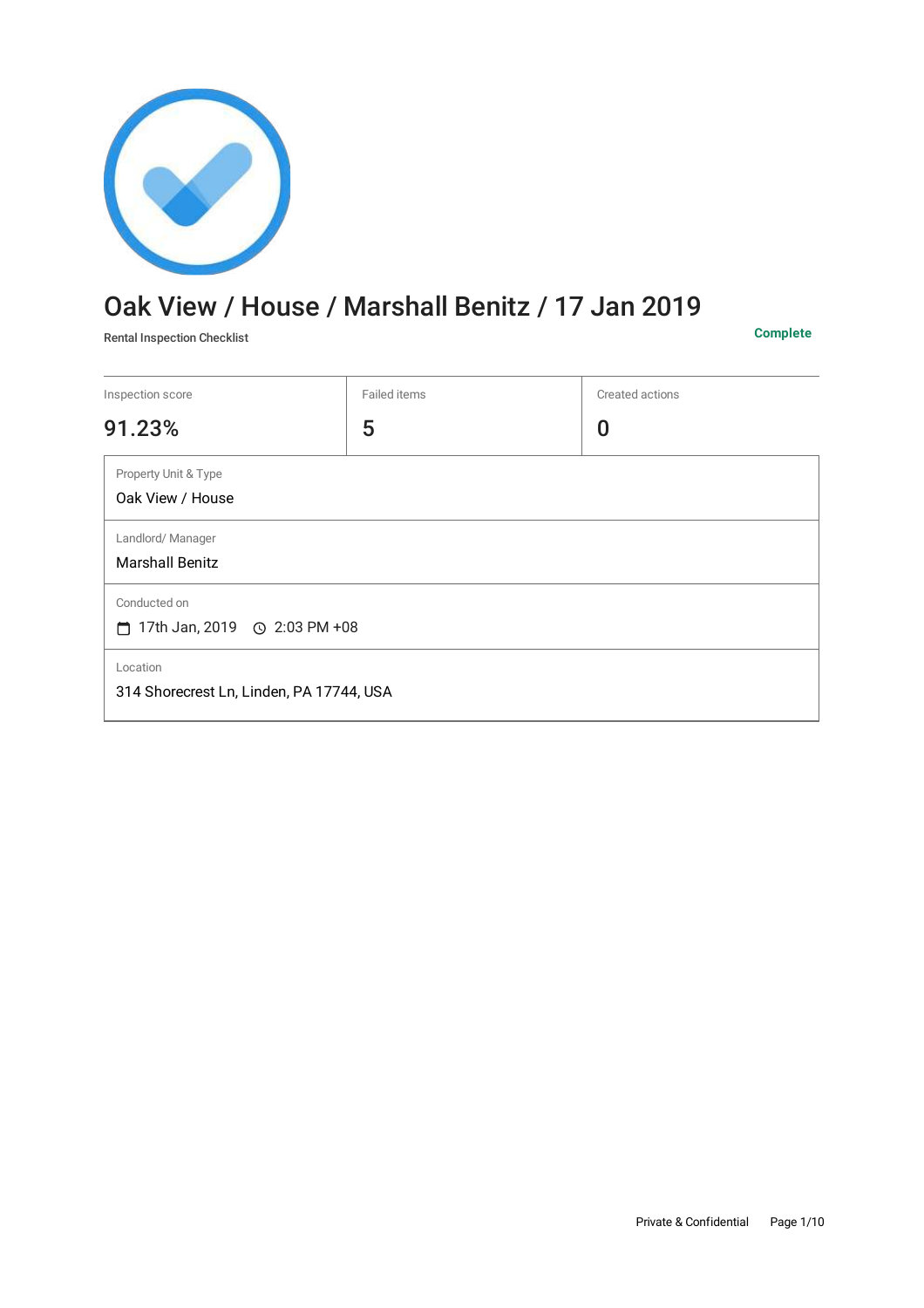## Failed items **Failed** items **Failed Failed Failed Failed Failed Failed Failed Failed Failed**

### Inspection / LIVING ROOM

| Walls and Ceiling                                                                                                                                          | <b>Needs Action</b> |
|------------------------------------------------------------------------------------------------------------------------------------------------------------|---------------------|
| $-$ Notes<br>The walls still look good but may need to do some repainting due to small wall stains. Same goes for the<br>ceiling, I noticed a water stain. |                     |
| $-$ Photos                                                                                                                                                 |                     |
| Photo 1<br>Photo 2                                                                                                                                         |                     |
| Fireplace                                                                                                                                                  | <b>Needs Action</b> |
| $-$ Notes<br>Works just fine but needs a little cleaning                                                                                                   |                     |
| $-$ Photos<br>Photo 3                                                                                                                                      |                     |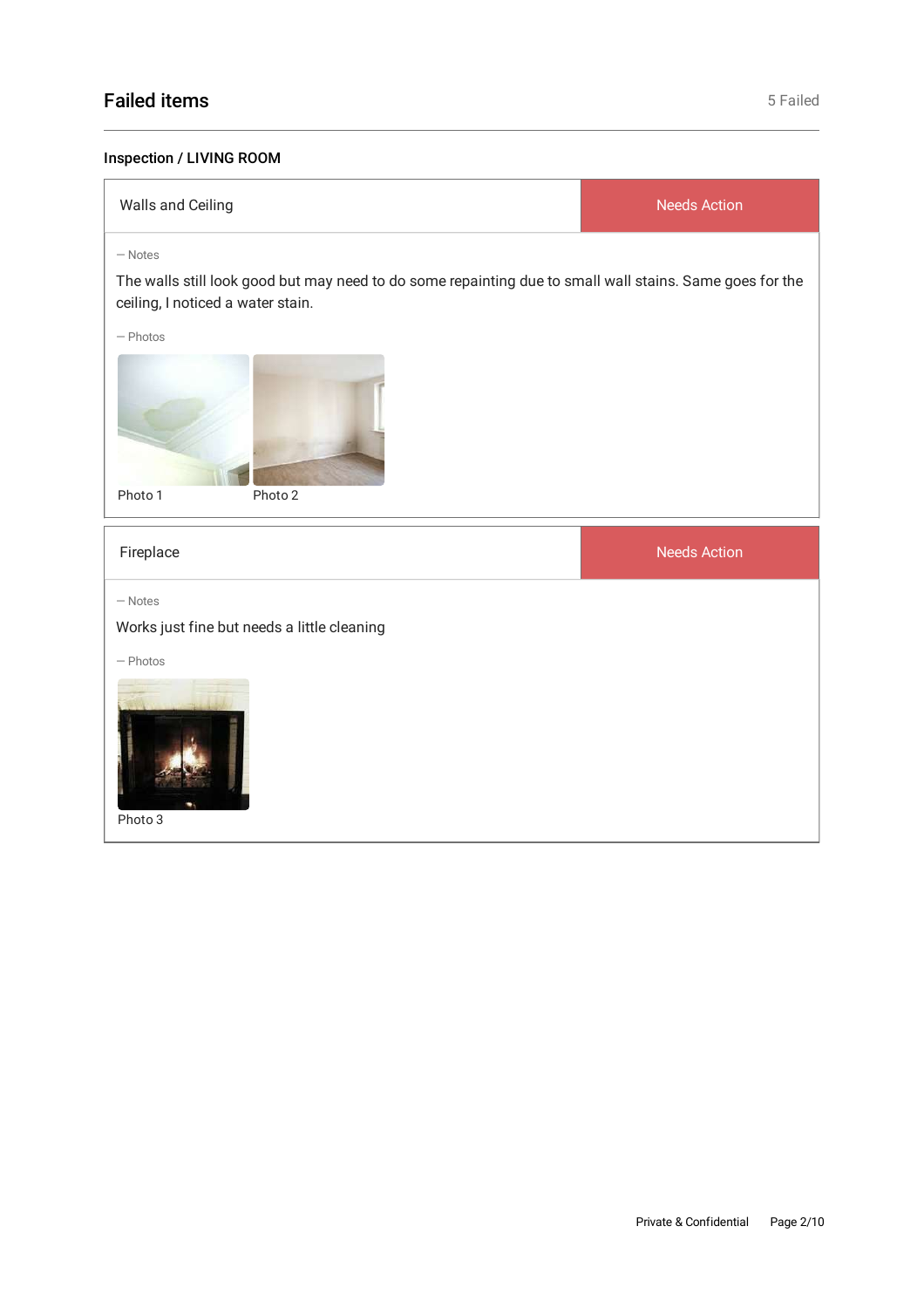#### Inspection / KITCHEN

| Counters | Needs Action |
|----------|--------------|
|          |              |

— Notes

There's a small chip on the granite counter top. It's just minimal damage, but I might consider getting that fixed.

— Photos



#### Inspection / BATHROOM / Click add bathroom to conduct an inspection / Bathroom 1

| Walls & Ceilings                                                                                              | <b>Needs Action</b> |
|---------------------------------------------------------------------------------------------------------------|---------------------|
| - Notes                                                                                                       |                     |
| A big portion of the wall tiles near the bathroom fell off. Please fix this, thanks.<br>$-$ Photos<br>Photo 5 |                     |

#### Inspection / OTHER

| Lawn(s) & Garden(s)                                | <b>Needs Action</b> |
|----------------------------------------------------|---------------------|
| $-$ Notes<br>Some grass trimming would be required |                     |
| $-$ Photos<br>Photo 6                              |                     |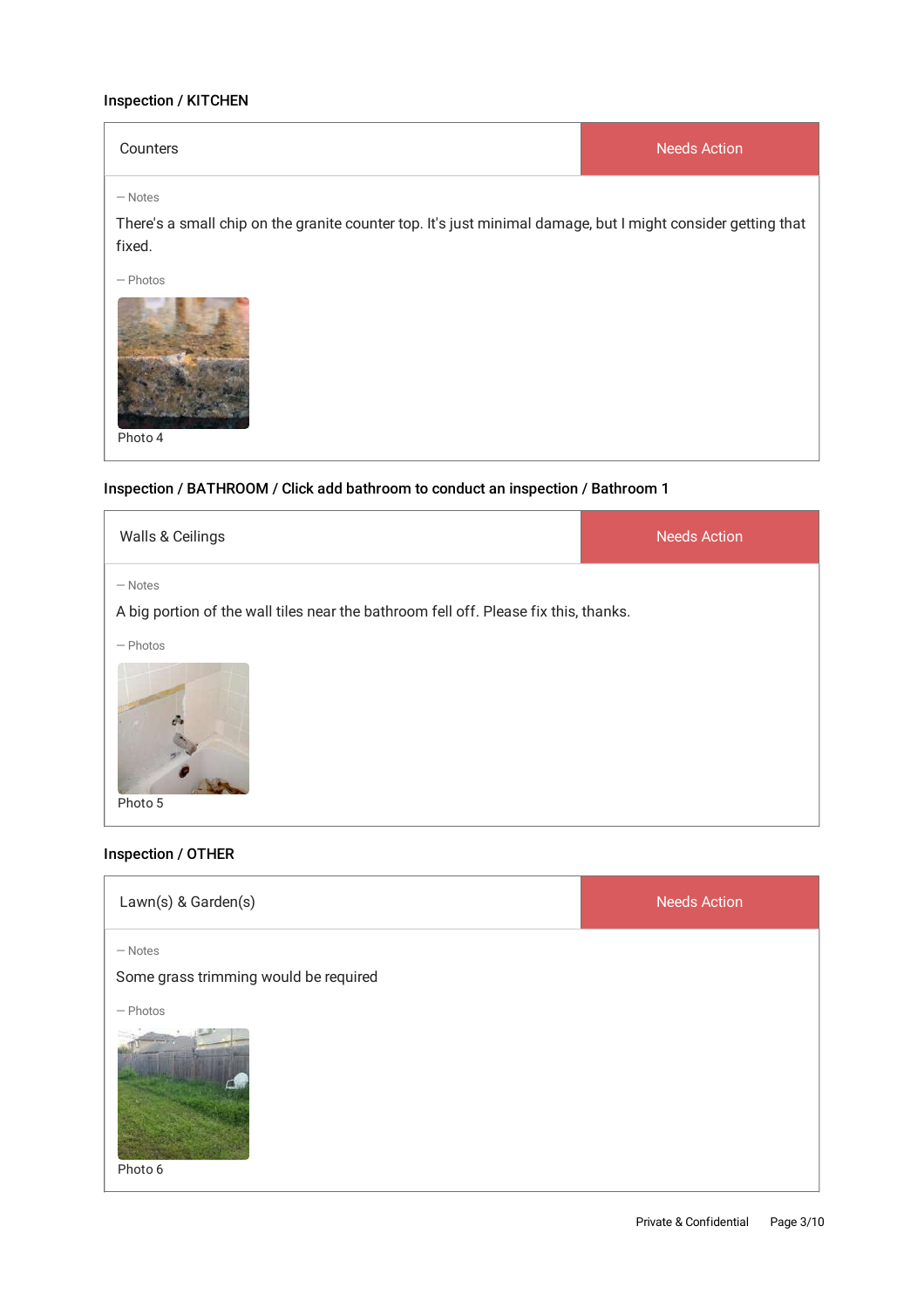| Inspection                                                                                                                                                               | 5 Failed            | 91.23%   |
|--------------------------------------------------------------------------------------------------------------------------------------------------------------------------|---------------------|----------|
| <b>LIVING ROOM</b>                                                                                                                                                       |                     | 2 Failed |
| Walls and Ceiling                                                                                                                                                        | <b>Needs Action</b> |          |
| $-$ Notes<br>The walls still look good but may need to do some repainting due to small wall stains. Same goes for the<br>ceiling, I noticed a water stain.<br>$-$ Photos |                     |          |
| Photo 1<br>Photo 2                                                                                                                                                       |                     |          |
| Floor Covering                                                                                                                                                           | Good                |          |
| Windows (curtains, blinds, etc)                                                                                                                                          | N/A                 |          |
| Doors                                                                                                                                                                    | Good                |          |
| <b>Light Fixtures</b>                                                                                                                                                    | Good                |          |
| Lamp (s)                                                                                                                                                                 | Good                |          |
| Furniture (if applicable)                                                                                                                                                | N/A                 |          |
| Baseboards/Moldings                                                                                                                                                      | Good                |          |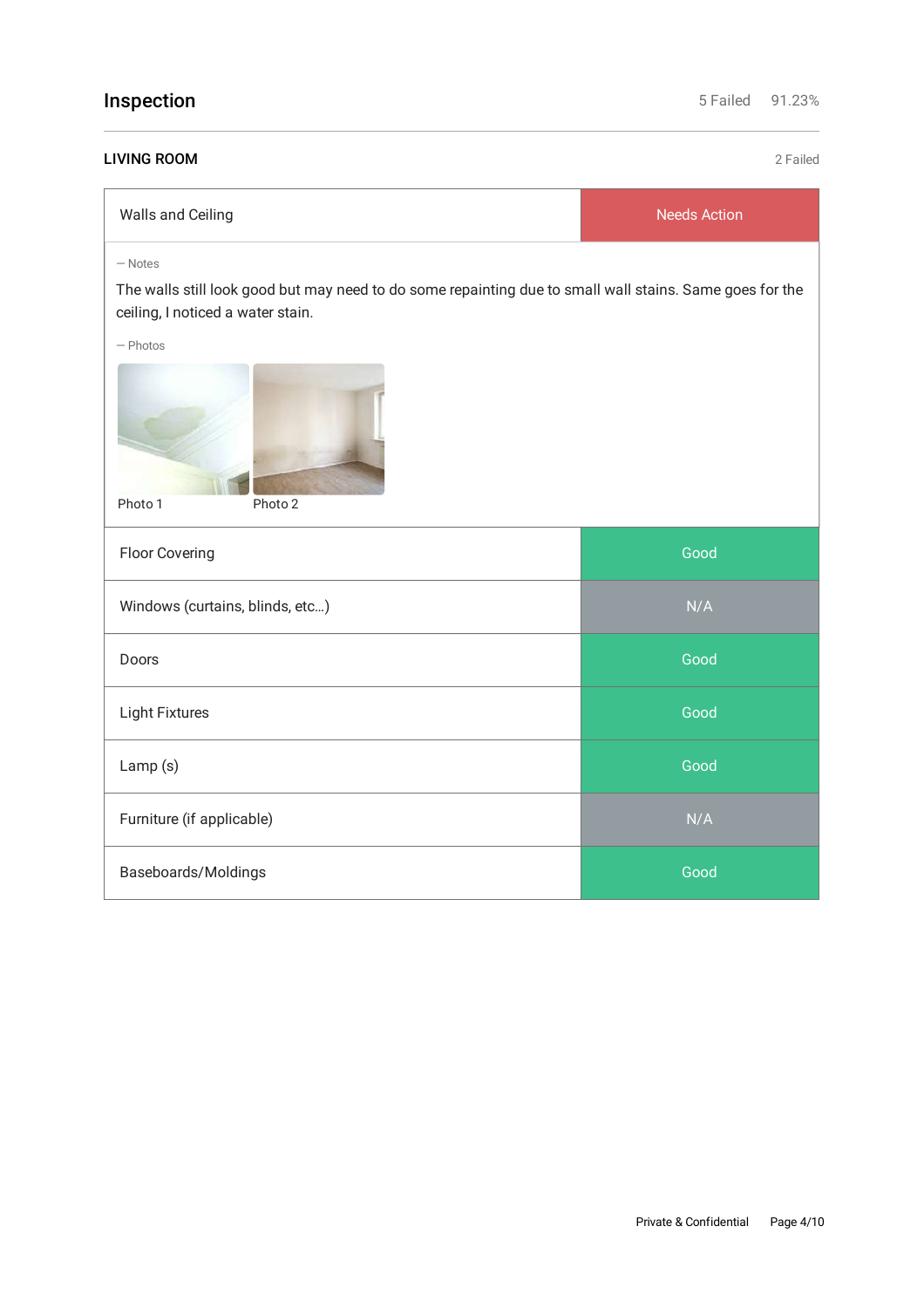| Fireplace                                                | <b>Needs Action</b> |
|----------------------------------------------------------|---------------------|
| $-$ Notes<br>Works just fine but needs a little cleaning |                     |
| $-$ Photos<br>Photo 3                                    |                     |

#### **KITCHEN** 1 Failed

| Floor & Floor Coverings        | Good |
|--------------------------------|------|
| Walls & Ceiling                | Good |
| Door(s)                        | Good |
| Door Lock(s) and Hardware      | Good |
| Window(s) & Screen(s)          | Good |
| Window Covering(s)             | Good |
| Light Fixture(s)               | Good |
| <b>Cabinets/Inside Drawers</b> | Good |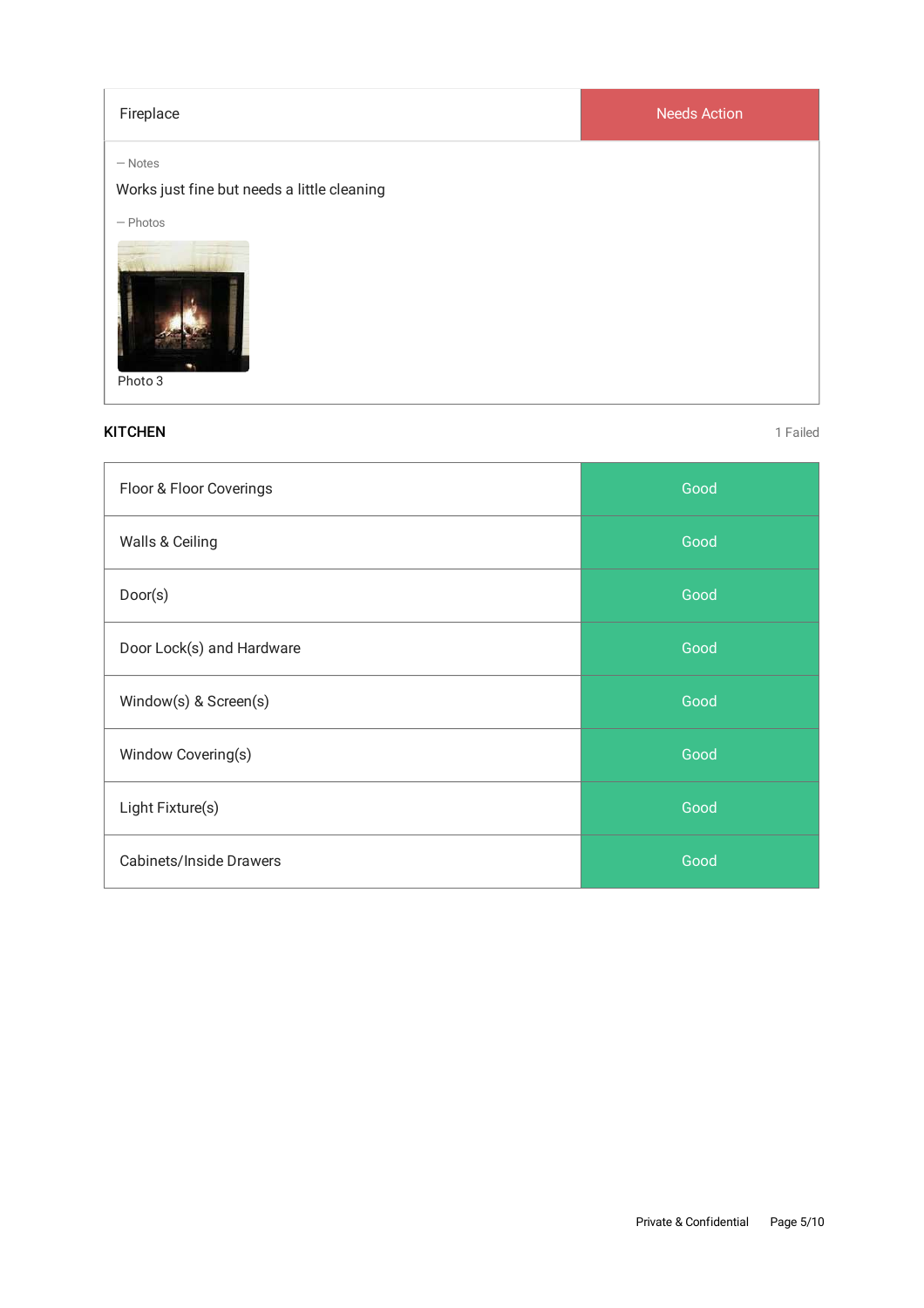**Counters** Needs Action

#### — Notes

There's a small chip on the granite counter top. It's just minimal damage, but I might consider getting that fixed.

— Photos



Photo 4

| Stove/Burners, Controls              | Good |
|--------------------------------------|------|
| Oven/Range Hood Inside, Outside, Fan | Good |
| Refrigerator                         | Good |
| Dishwasher                           | Good |
| Sink(s) & Plumbing                   | Good |
| Garbage Disposal                     | Good |
| Fire Extinguisher                    | Good |

#### DINING ROOM

| Floor & Floor Covering(s) | Good |
|---------------------------|------|
| Walls & Celing            | Good |
| Light Fixture(s)          | Good |
| Window(s) & Screen(s)     | Good |
| Window Covering(s)        | Good |

#### BATHROOM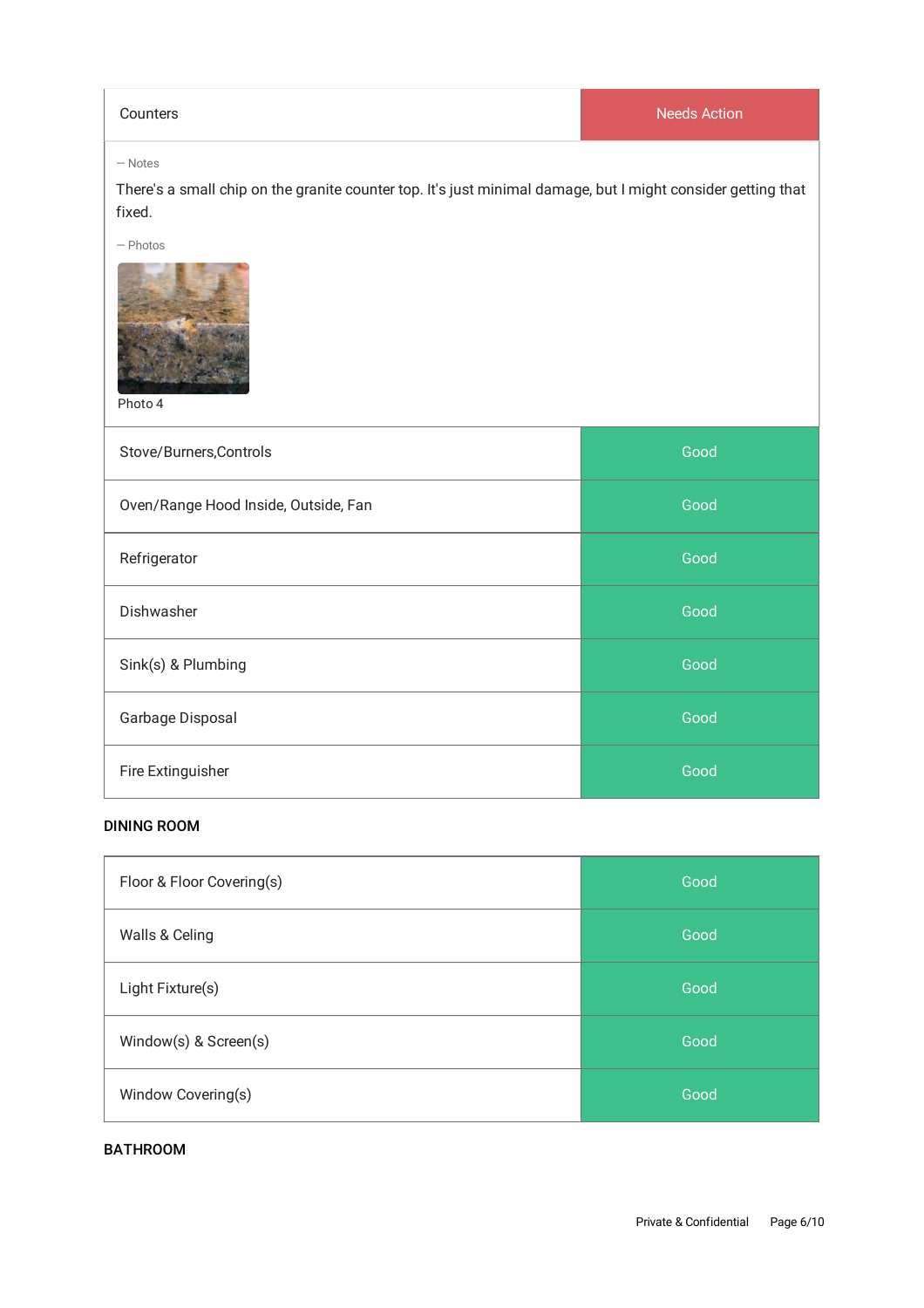### Click add bathroom to conduct an inspection

#### **Bathroom 1** and **1** Failed

| Floors & Floor Covering(s)                                                           | Good                |
|--------------------------------------------------------------------------------------|---------------------|
| Walls & Ceilings                                                                     | <b>Needs Action</b> |
| $-$ Notes                                                                            |                     |
| A big portion of the wall tiles near the bathroom fell off. Please fix this, thanks. |                     |
| $-$ Photos<br>Photo 5                                                                |                     |
| <b>Counters &amp; Surfaces</b>                                                       | Good                |
| Window(s) & Screen(s)                                                                | Good                |
| Window Covering(s)                                                                   | Good                |
| Sink & Plumbing                                                                      | Good                |
| Bathtub/Shower                                                                       | Good                |
| Toilet                                                                               | Good                |
| Light Fixture(s)                                                                     | Good                |
| Door(s)                                                                              | Good                |
| Door Lock(s) & Hardware(s)                                                           | Good                |
| <b>Inside Drawers</b>                                                                | Good                |

#### BEDROOM

Click add bathroom to conduct an inspection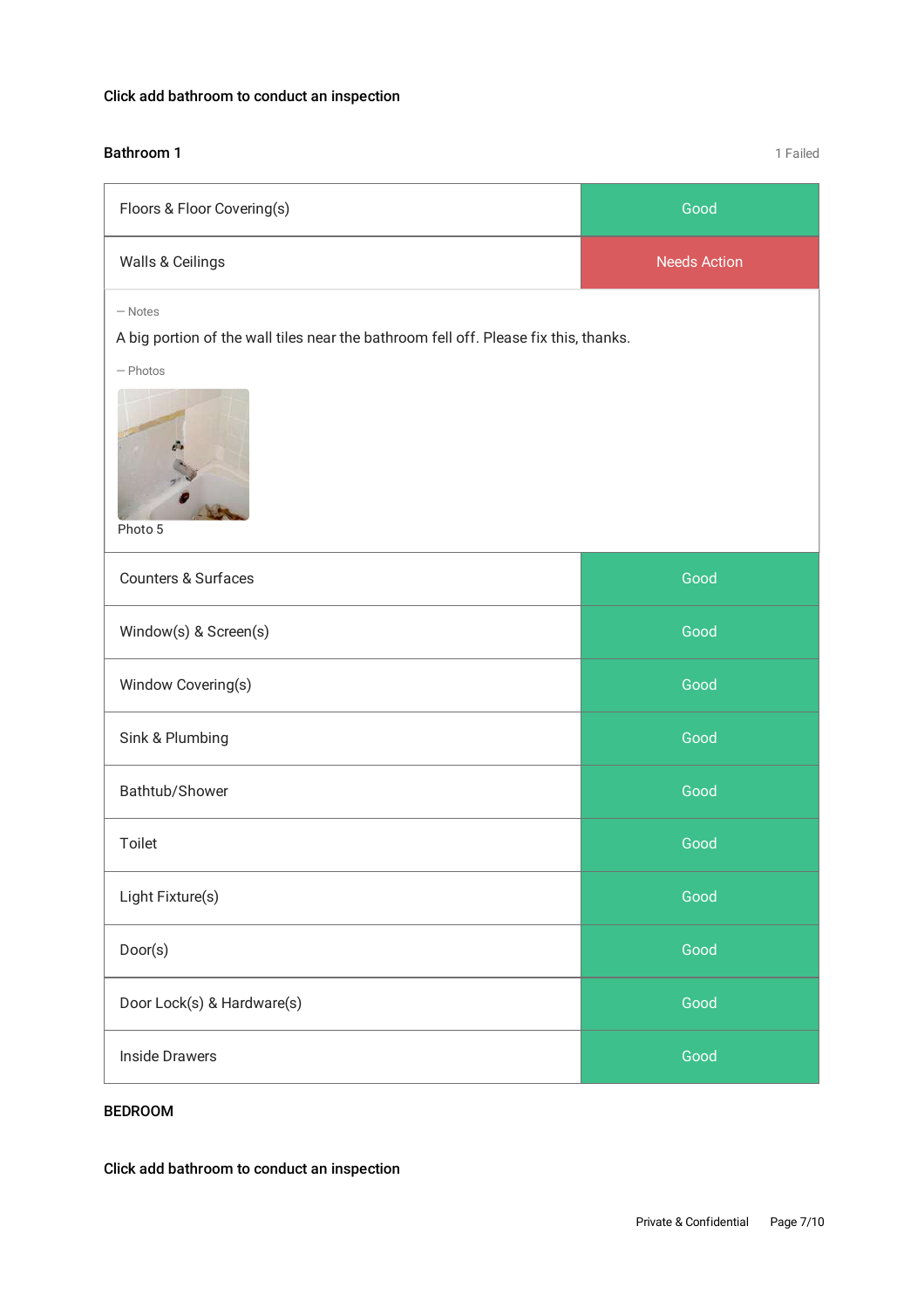#### Bedroom 1

| Floor & Floor Covering(s)           | Good |
|-------------------------------------|------|
| Walls & Ceiling                     | Good |
| Window(s) & Screen(s)               | Good |
| Window Covering(s)                  | Good |
| Closet(s), including Doors & Tracks | Good |
| Lighting Fixture(s)                 | Good |
| Smoke Alarm                         | Good |
| Door(s)                             | Good |
| Door Lock(s) & Hardware             | Good |

#### **OTHER** 1 Failed

| <b>Heating System</b> | Good                |
|-----------------------|---------------------|
| Air Conditioning      | Good                |
| Stair(s)              | Good                |
| Hallway(s)            | Good                |
| Lawn(s) & Garden(s)   | <b>Needs Action</b> |

— Notes

Some grass trimming would be required

— Photos



Photo 6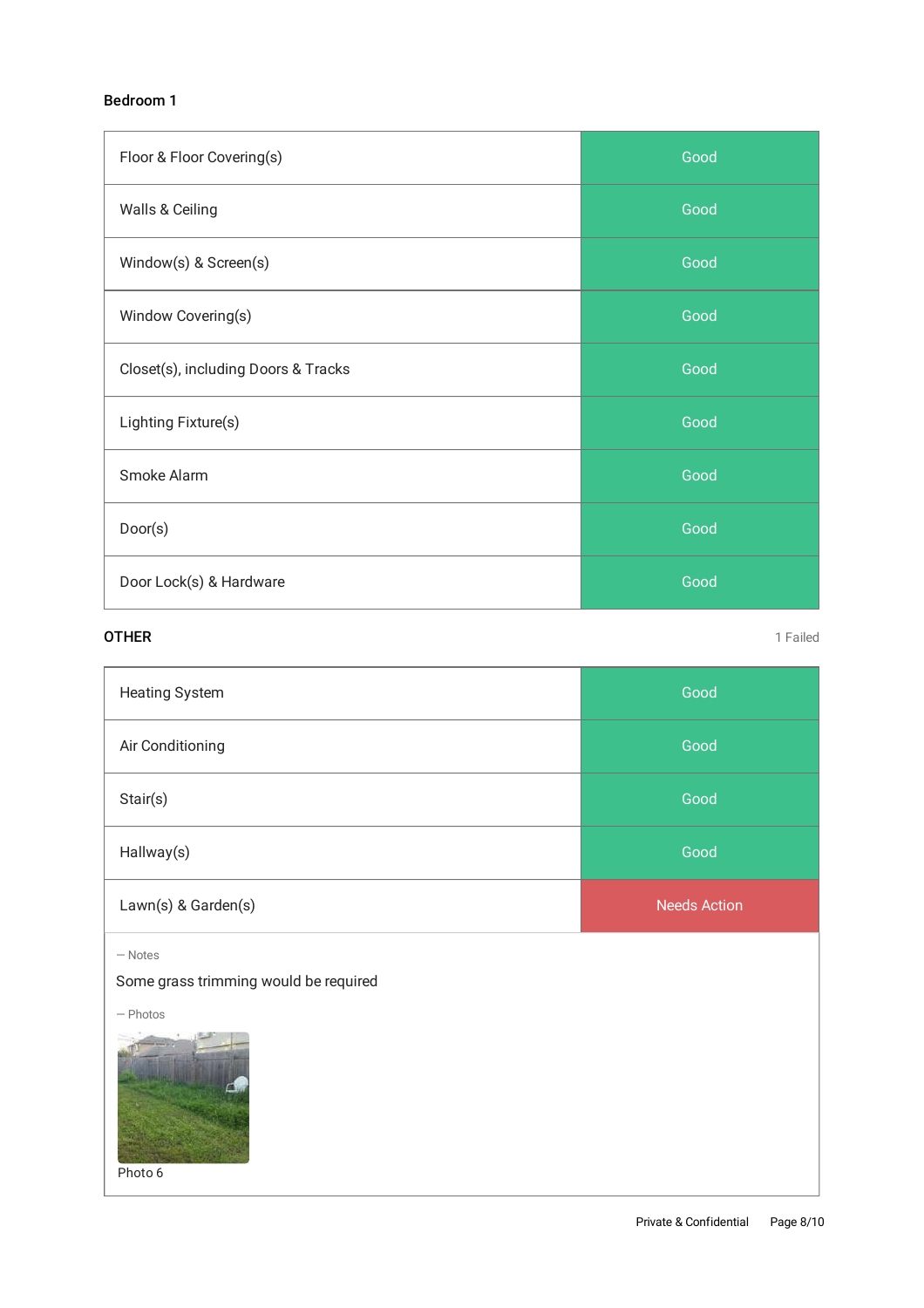| Patio, Terrace, Deck, etc | Good |
|---------------------------|------|
| Parking Area(s)           | Good |
| Front/Back Porch          | Good |

#### **COMPLETION**